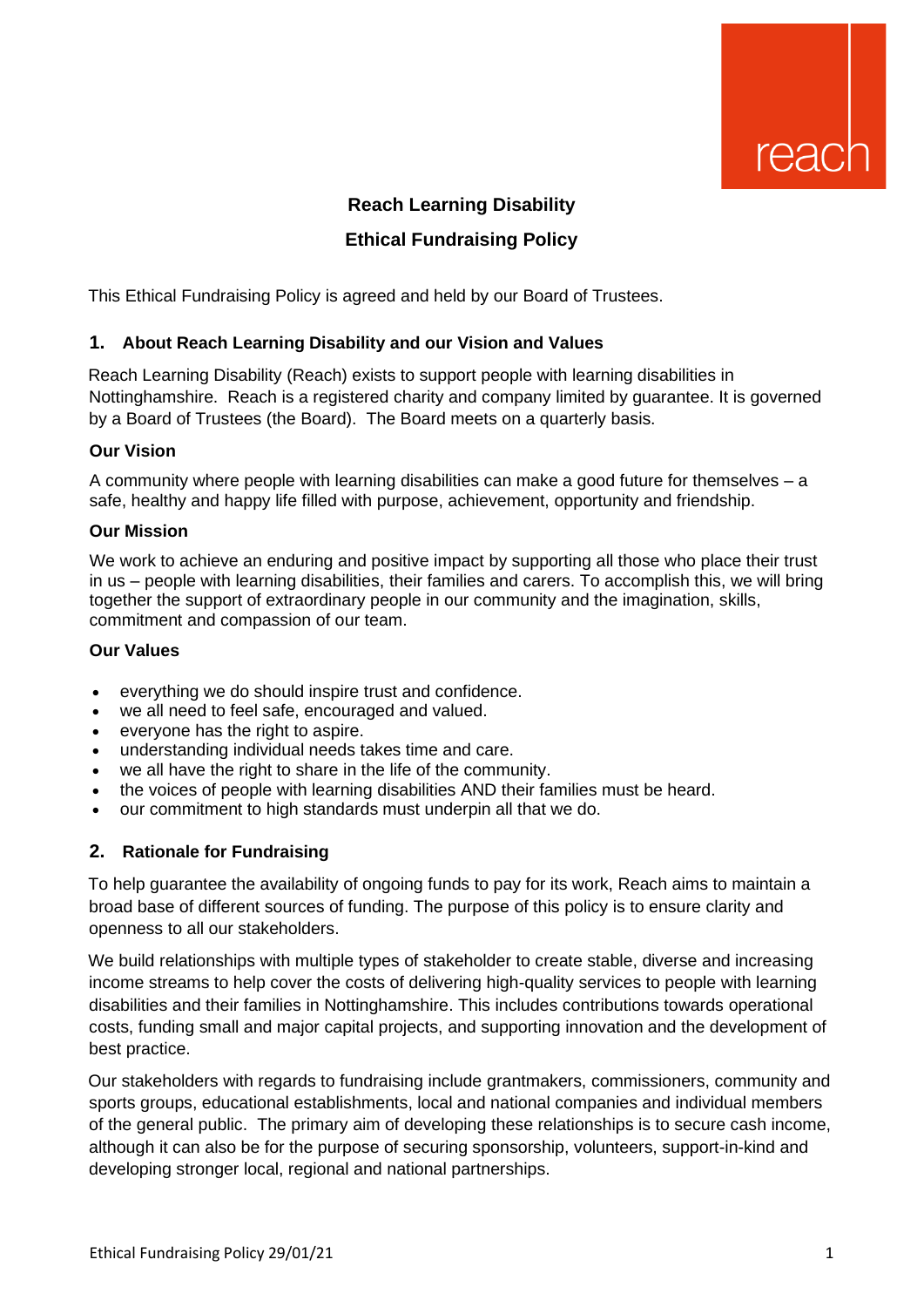We subscribe to the Fundraising Levy and the Fundraising Promise as required by the Fundraising Regulator.

## **3. Key Issues for the Organisation to Consider**

Key reputational risk in accepting funding from, or partnering with, any external organisation or individual.

Reach recognises it has a responsibility to its stakeholders and participants to consider the ethical issues that may arise in working with or accepting funding from an organisation/individual and the associated risks. Consideration has been given by Trustees to risk arising from fundraising activities.

The decision-making course Reach will follow when ethical dilemmas arise is to analyse potential risk with the Audit Committee.

This approach will be outlined to potential partners to ensure clarity and openness for Reach's stakeholders.

• **Fundraising activity including participation in events or products for donation leads to injury, death or damage to charity's reputation**

**Mitigation**: risk assessment undertaken of all events, these are reviewed and held centrally on Fundraising Sharepoint group; review health & safety risk relating to products and packaging to ensure fulfil legal requirements; ensure staff with responsibility for insurance are aware of fundraising plan and activities; clarify internal responsibilities between fundraising team and centres; establish approval process for fundraising activity; ensure fundraising events staff receive up to date training and have skills required to manage events safely and efficiently; Service Level Agreements or appropriate written agreements outlining roles, responsibilities, relevant laws and regulation, and processing of monies are in place with all third party event organisers including volunteers.

• **Reach is exposed to liability because of a partner (or sub-contractor) acting in its name, or through itself acting on a partner's bad advice.** 

**Mitigation:** Pre-contract dialogue to ensure both parties are aware of relevant risks and that appropriate risk mitigation measures (including if contractual risk allocation and insurance) are in place; Service Level Agreement with partners and sub-contractors. Seek professional advice from legal advisers as appropriate.

#### • **Reach is unable to fulfil its obligations or terms of contract to funders/commissioners**

**Mitigation:** Tenders and funding applications developed and approved by Senior Management Team according to agreed protocol: the project fits the current strategic plan; the risk is within acceptable levels; there are no untoward financial implications. Trustees informed of planned, current and successful applications at quarterly meetings and any special meetings as appropriate. Delivery and management of funded and commissioned projects and activities is monitored monthly by senior managers with quarterly feedback to Chief Executive and Trustees. Progress also reported to funders and commissioners in line with their requirements. Concerns about meeting project outcomes, financial management or other major issues arising from funded and commissioned work will be brought to attention of Chief Executive and relevant funder/commissioner.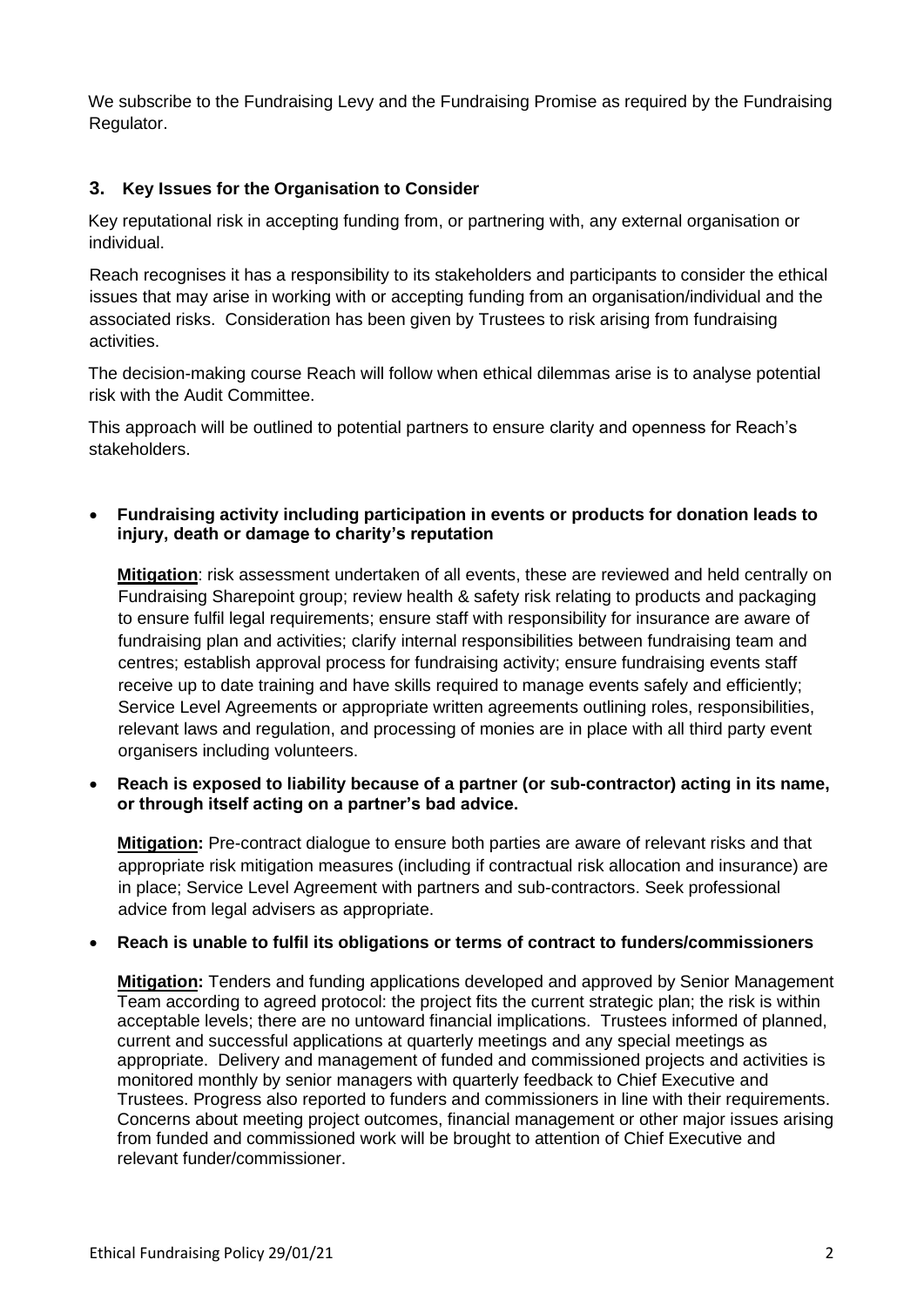#### • **Reach is exposed to liability due to poor performance, behaviours and decisions by staff and volunteers undertaking fundraising**

**Mitigation:** Fundraising staff induction and ongoing fundraising staff and volunteer training to meet identified needs. Reach's Fundraising Director is member of the Chartered Institute of Fundraising.

Robust induction and ongoing training for **all** trustees, staff and volunteers; updates at supervisions and staff meetings; regular review and cascading of Fundraising Code of Practice and reminders of the Fundraising Promise.

Insurance policies are current, relevant and appropriate for the activities that take place. Fundraisers are aware that insurance policies are necessary.

Policies and procedures that pertain to fundraising either directly or indirectly are in place and reviewed regularly by appropriate managers. These include our Fundraising Complaints Policy, Data Protection Policy and Safeguarding of Vulnerable Adults and Children Policies. All staff and volunteers involved in any fundraising activity are made aware of their responsibilities with regards to key policies and must sign to confirm understanding. Staff and volunteers are DBS checked and receive safeguarding training.

Procedures are in place to protect supporter data, with relevant privacy notices available to view on our website. Procedures are in place to enable supporters to change their communication preferences at any time. These are reviewed at least annually or more by the fundraising team.

#### • **Vulnerable adults and minors**

**Mitigation:** We take every effort to ensure we do not knowingly directly fundraise from vulnerable people and people under the age of sixteen.

Many of the people who use Reach services (clients) express a wish to get involved in fundraising activities and enjoy being active citizens. The Fundraising Team work closely with our Centre Managers to enable clients to participate safely in their chosen fundraising activities in ways that are comfortable and appropriate to each individual, with risk assessments made and activities offered in compliance with relevant legislation and Reach policies and procedures. The Fundraising Team will work with centres to communicate opportunities that may be of interest through general communications such as posters, social media posts etc and not through named communications targeted at individuals.

Fundraising staff will be mindful at all times of their responsibilities towards other vulnerable adults during the course of their work and will not deliberately target vulnerable adults or seek to take advantage of a vulnerable person in the course of fundraising or other activities.

All Reach staff – both fundraising and non-fundraising - will receive induction and training to inform them of their responsibilities with regards to fundraising and vulnerable people.

Fundraising materials will be produced so as to portray people with learning disabilities and their carers in ways that are respectful and convey dignity and self-agency. People will not be portrayed as victims or in any way that undermines their rights as citizens.

Where children or young people under the age of sixteen are involved in fundraising activity – for example through an event or volunteering – this will only be undertaken with appropriate permission from parents/guardians. Appropriate training, induction or information will be provided to young people.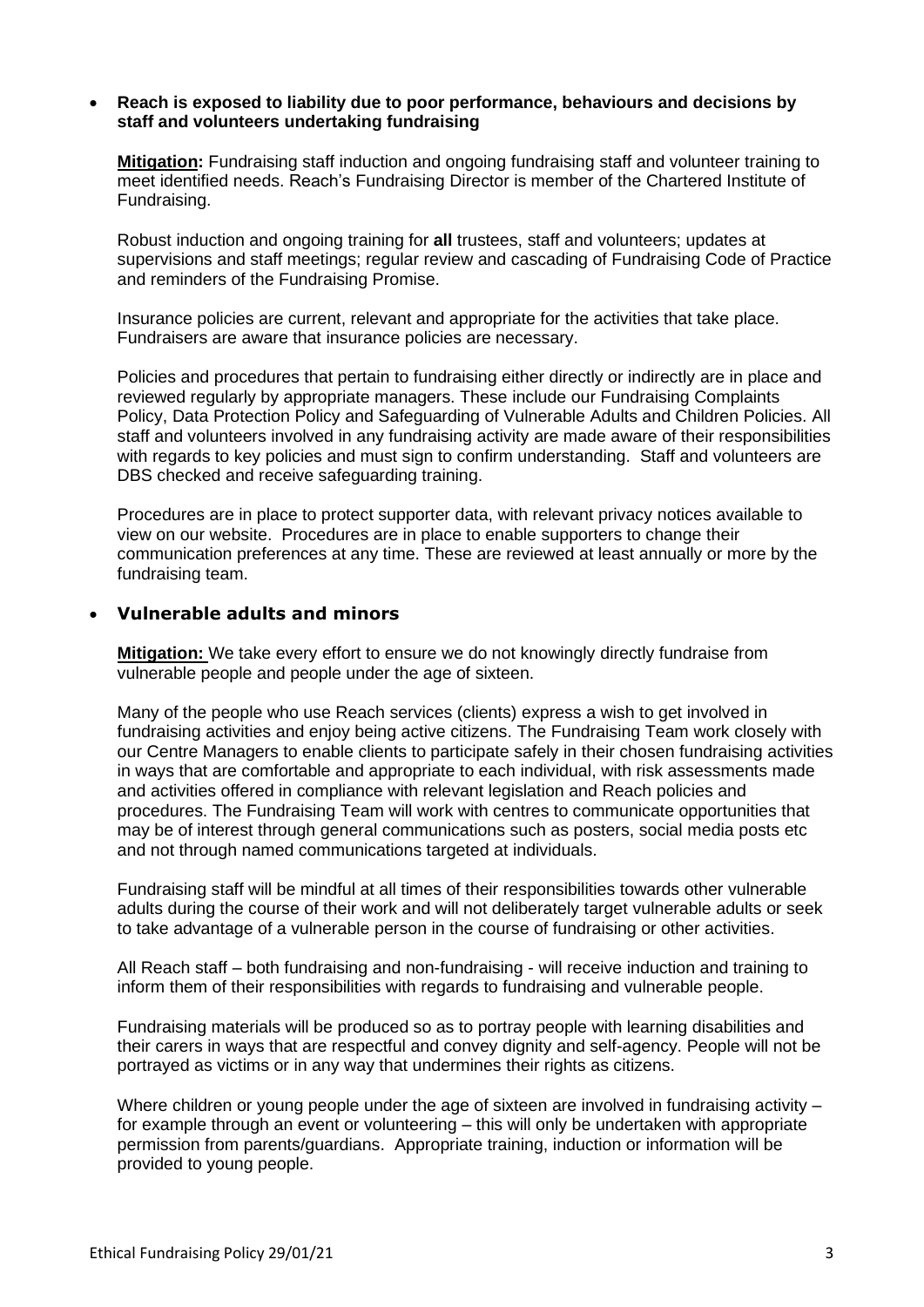### • **Reach is exposed to liability due to poor performance of a supplier**

**Mitigation:** Suppliers used by the fundraising team include, but not exclusively, our database provider Blackbaud, events organisers (including commercial and voluntary), and printers. Contracts or service level agreements are in place with all commercial providers and appropriate written agreements are in place with volunteers and voluntary groups. We have a named customer service contact at Blackbaud and keep abreast of issues relating to their service provision by regular review of the voluntary sector press. We are aware of the support that agencies such as the Information Commissioner's Office can provide if required.

#### • **Reach is exposed to liability due to perception that fundraised income is not used for expressed purpose**

**Mitigation**: Language in fundraising materials is clear about how fundraised income will be used; staff and fundraising volunteers are aware of responsibilities with regards to transparency.

Procedures are in place by which the Fundraising Director can ensure that the Senior Management Team and Centre teams are kept informed of monies raised and can also communicate priority funding needs to the Fundraising team. These include: weekly Senior Management Team meetings; one-page summaries of funded projects sent to relevant staff; a spreadsheet outlining funded projects, financial information, proposed outcomes and key dates which informs monthly discussion between the fundraising team and Group Manager – Client Services and Centre Teams.

All fundraisers and staff aware of the Fundraising Code of Practice regulations regarding use of fundraising monies against statement of purpose.

## **4. Partnership Working**

Reach actively seeks opportunities to work together with external organisations and individuals to achieve shared objectives. However, Reach maintains its independence and does not allow any external partnership to bring the name of Reach into disrepute.

Reach therefore accepts financial support from, and partnership working with companies and individuals on the following conditions:

- There are strong grounds for believing that it will result in a benefit to Reach's beneficiaries
- The Chief Executive and Trustees are satisfied that no adverse publicity will result from accepting such support
- There is no attempt on the part of the company or individual to influence Reach's policy or actions either explicitly or implicitly
- That initiatives do not compromise the independent status of Reach

#### **Cause-Related Marketing, Affinity Marketing and Product/Service Endorsement**

- Reach does not endorse or approve the products or services of any company. A statement to this effect will be included alongside any branding or promotion associated with products.
- Only Reach will have direct access to its database and beneficiaries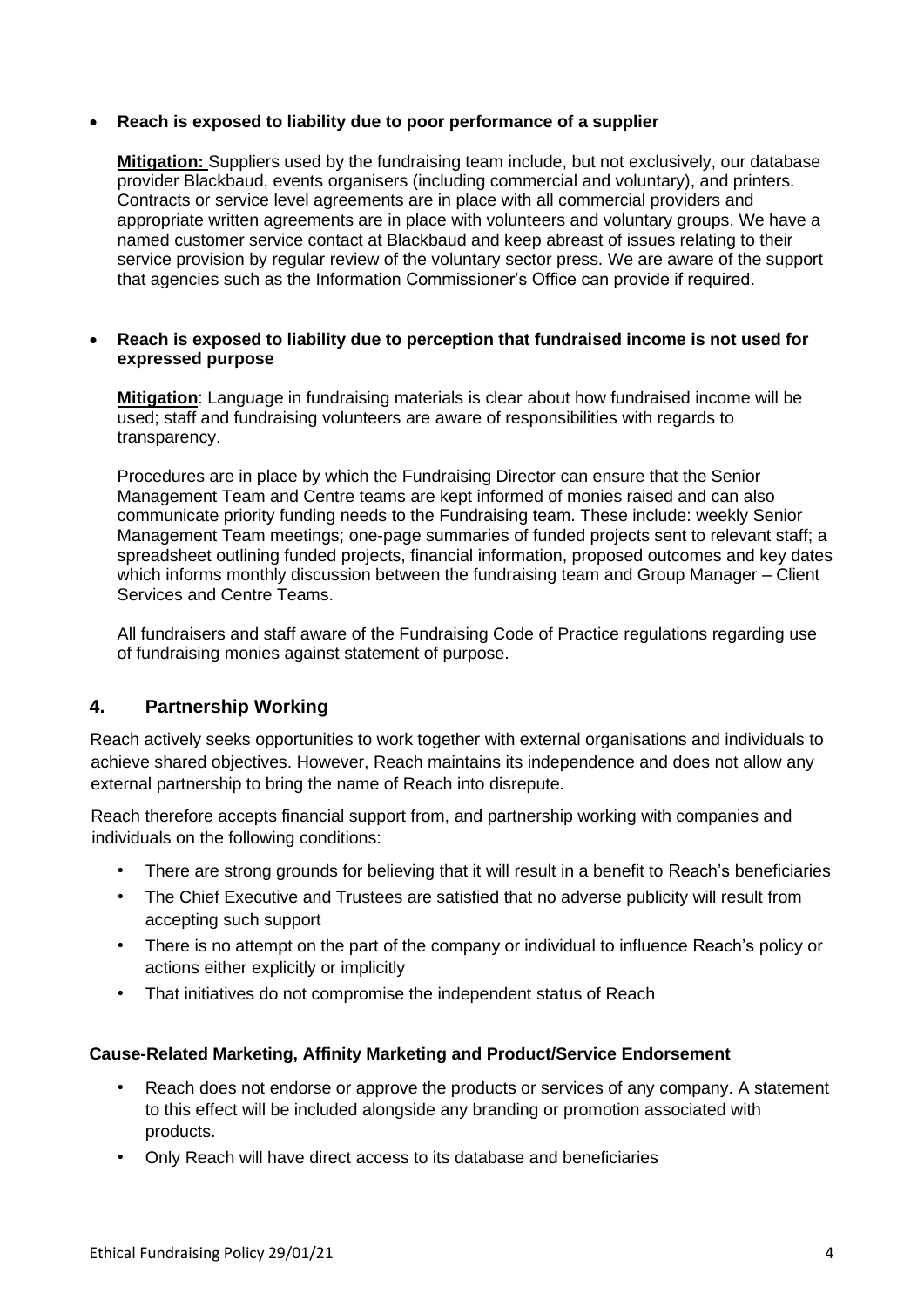• In order to ensure that all of Reach cause-related promotion reflects The Organisation's values, any potential initiative must come to the Senior Management Team for approval. If there are judged to be ethical dilemmas the Senior Management Team will raise with the Audit Committee.

## **Avoidance Criteria**

Reach will not accept any funding from companies directly involved in activities that run contrary to its overall charitable objectives / vision / aims. It will not accept financial support or partnerships with companies where we recognise that the company's activities may conflict with our organisation values. Any decision to reject a donation is to be made by Trustees.

## **Acceptance Criteria**

When deciding whether to accept any particular donation, the Chief Executive and Trustees recognise their duty to demonstrate to the Charity Commission that they have acted in the best interest of the charity, and that association with any particular donor does not compromise Reach's ethical position, harm its reputation or put future funding at risk. Reach complies with all relevant legislation, including money laundering rules, the Bribery Act and Charity Commission guidance, including terrorism and political activity.

Reach would therefore not accept any of the following where the donation:

- Was known to be associated with criminal sources and/or illegal activity
- Would help further a donor's personal objectives, which conflict with those of Reach
- Would lead to a possible decline in support for Reach, and so risk a fall in the resources available to fund its work or damage its longer term fundraising prospects
- Would otherwise impact adversely on Reach's reputation
- Accepting a donation from any particular source is inconsistent with Government policy

## **Purchasing**

Reach will not knowingly purchase goods and/or services produced and delivered under conditions which involve any form of abuse or exploitation of third parties.

Evidence (not exhaustive) of such abuse and exploitation includes:

- The use of child labour
- Failure to pay employees a living wage
- Working hours are excessive
- Evidence of any form of inhuman, unreasonable or discriminatory treatment of employees

Reach expects suppliers to accept responsibility for labour and environmental conditions under which products are made and services are provided and to make written statement of intent regarding the company's policy.

#### **Further Points**

Reach recognises that, in accepting funding from statutory bodies, it must consider the policy implications and obligations that might be tied to it and ensure that these do not contravene it's aims and objectives. Trustees are made aware of their public accountability for upholding this policy on induction and through ongoing training.

Reach can seek to raise funds from a series of charitable Trusts and Foundations, but recognises that, simply because these have been registered with the Charity Commission does not mean that